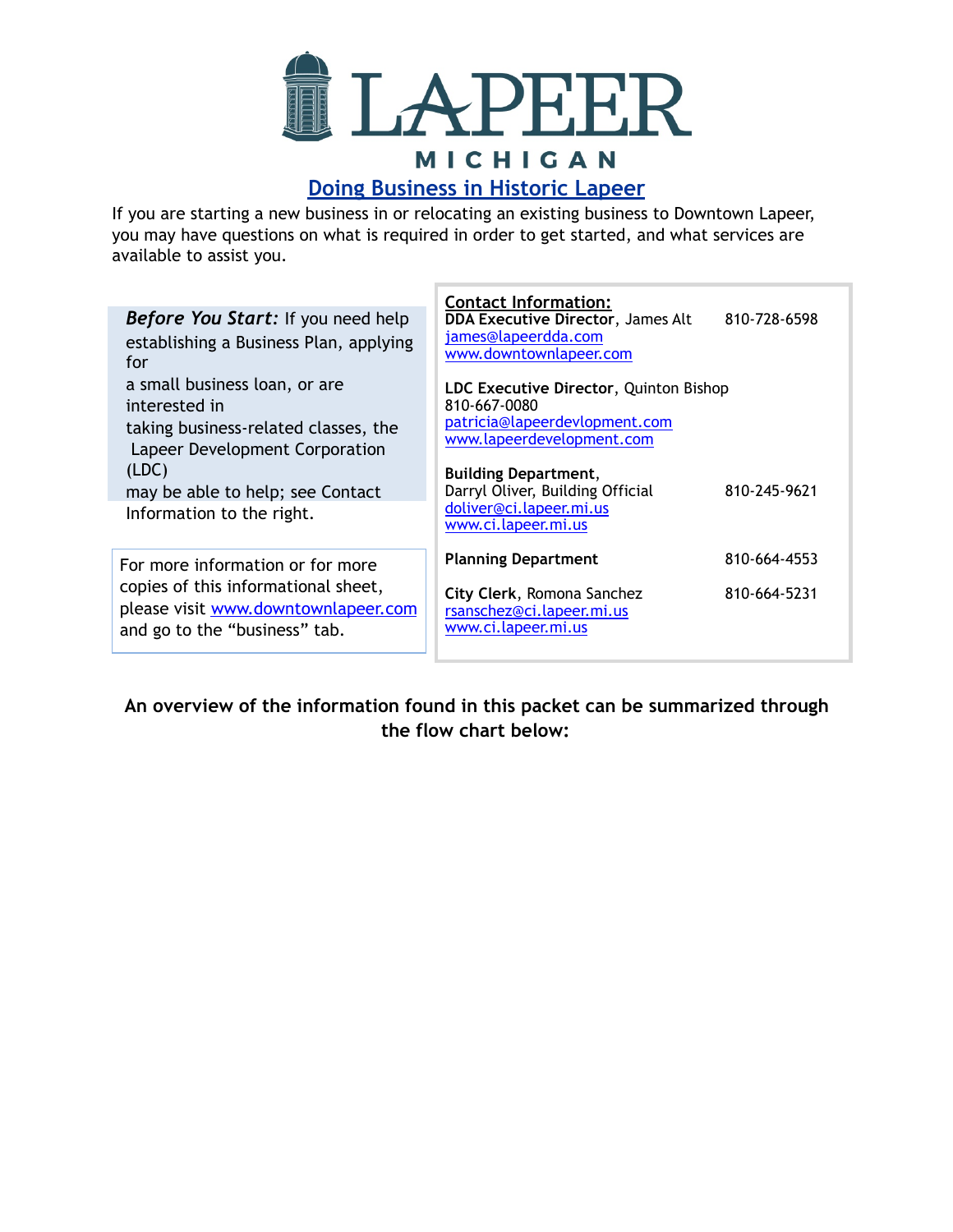## **Location, Location, Location**

#### **Resources**

The City Zoning Ordinance regulates the types of uses that are permitted on all properties throughout the City. If you do not yet have a location for your business, you will need to know which zoning districts to search. If you have a location selected, you should ensure your business is permitted there before you sign any lease or purchase agreement.

Most of what is considered "Downtown Lapeer" is zoned CBD-1 of CBD-2, Central Business Districts. Other property within the DDA Development District, which extends beyond the core downtown, contains different zoning designations. A listing of all the uses permitted in each zoning district can be found in the City Zoning Ordinance which is available on the City of Lapeer website: [http://](http://www.ci.lapeer.mi.us/ZoningOrdinance2.htm) [www.ci.lapeer.mi.us/ZoningOrdinance2.htm.](http://www.ci.lapeer.mi.us/ZoningOrdinance2.htm) If your proposed ase nonput his need in the assessment to your proposed user the City Planning <del>DUC 18 Chara and City</del> Planning Ducks and the City Planning Burne in a stream the City Plann<br>Fenovations under #3 above **Interior building Fenovations** Once you have a property selected, please contact the City  $\frac{\text{Buglings}}{\text{Hung}}$  Department to determine if any physical improvements will be required to bring the property up to current building code standards, and if any permits will be required to complete those improvements. Also, please be aware that if you are planning *What's the difference between the CBD, and the DDA?* **Central Business District (CBD)** refers to the zoning designation of most of the core downtown. CBD-1 is the area along Nepessing St. comprised of historic commercial buildings that utilize public City lots and streets for parking, due to lack of on-site parking. CBD-2 parcels are generally located along Park Street and Clay Street and may have on-site parking and/or accessory buildings. **The Downtown Development Authority (DDA)**  is a volunteer board established under State statute (PA 197 of 1975) to guide development and fund public improvements within a defined Downtown Development District.The DDA offers certain services such as Façade Improvement Loans and Sign Assistance Grants to properties within the DDA District. The DDA strives to promote Downtown Lapeer through community events, publications, social media, and collaboration with other local organizations.

interior renovations that are NOT required, permits may still be necessary; please contact the Building Department for information.

### **Exterior building changes**

If you are planning any exterior building changes please be aware that the City Zoning Ordinance contains standards for exterior building design and materials (Section 7.15.01.) Please contact the Building Department to determine whether or not any permits are needed.

*Façade Improvement Loans* are available through the DDA for qualifying projects. The DDA must approve all façade designs that will be considered for their Façade Loan Program. Please contact the DDA Director or visit [www.downtownlapeer.com](http://www.downtownlapeer.com) for information and assistance.

### **Signage**

Most signs require a permit from the Building Department. The Zoning Ordinance contains a section on signage, Article 7.17, which contains information on permitted and prohibited types of signs. Questions can be directed to the Planning Department or Building Department.

The DDA has a *Sign Assistance Grant* available to help offset the cost of qualifying signage. Please contact the DDA Director or visit [www.downtownlapeer.com](http://www.downtownlapeer.com) > business for more information.